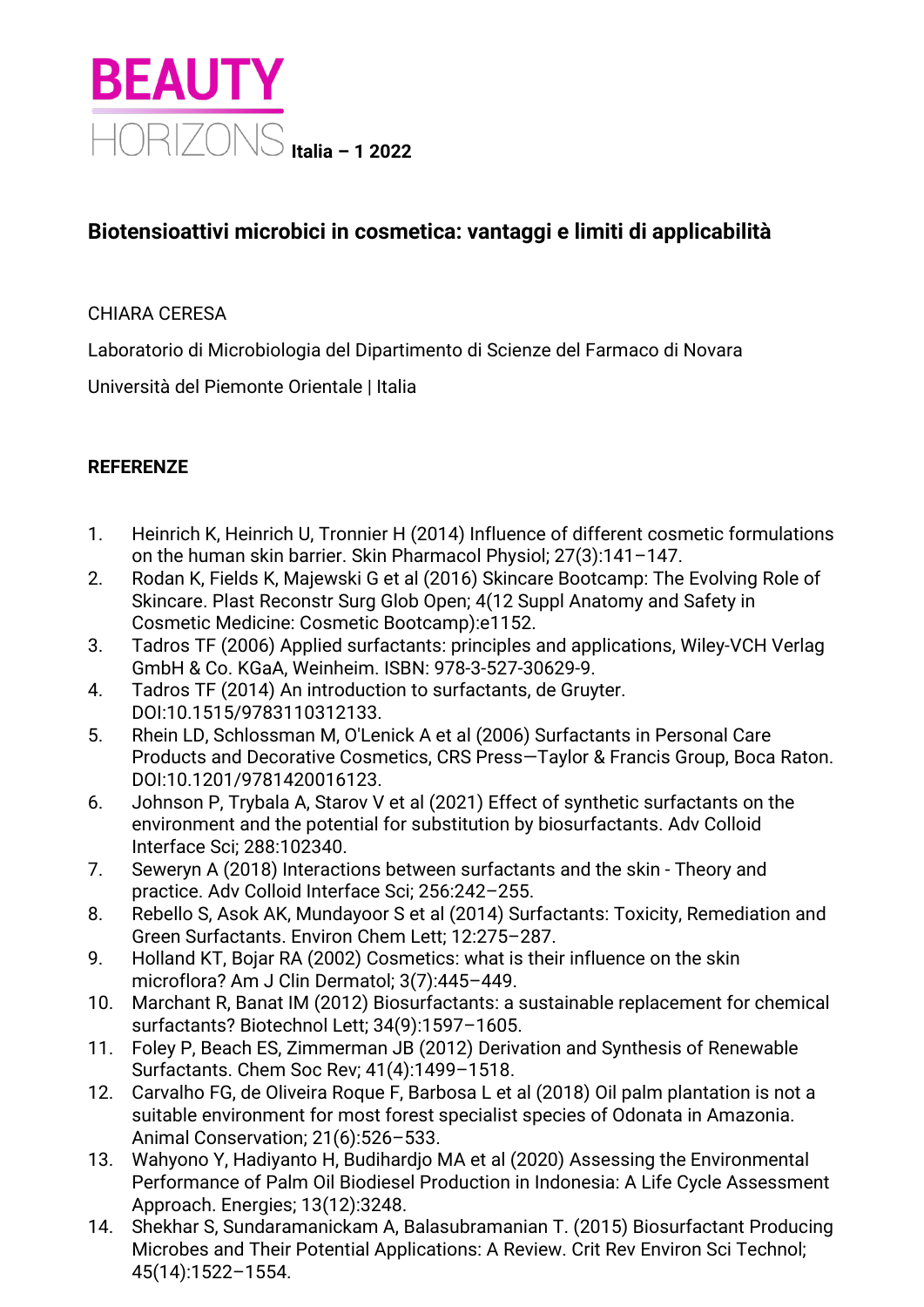

- 15. Santos DK, Rufino RD, Luna JM, Santos VA, Sarubbo LA. Biosurfactants: Multifunctional Biomolecules of the 21st Century. Int J Mol Sci. 2016 Mar 18;17(3):401. doi: 10.3390/ijms17030401. PMID: 26999123; PMCID: PMC4813256.
- 16. Satpute SK, Banpurkar AG, Dhakephalkar PK et al (2010) Methods of investigating biosurfactants and bioemulsifiers: a review. Crit Rev Biotechnol 30(2):127–144.
- 17. Holmberg K (2001) Natural surfactants. Curr Opin Colloid Interface Sci; 6(2):148– 159.
- 18. Banat IM, Franzetti A, Gandolfi I, et al (2010) Microbial biosurfactants production, applications and future potential. Appl Microbiol Biotechnol; 87(2):427–444.
- 19. Naughton PJ, Marchant R, Naughton V et al (2019) Microbial biosurfactants: current trends and applications in agricultural and biomedical industries. J Appl Microbiol; 127(1):12–28.
- 20. Subramaniam MD, Venkatesan D, Iyer M et al (2020) Biosurfactants and antiinflammatory activity: A potential new approach towards COVID-19. Curr Opin Environ Sci Health; 17:72–81.
- 21. Ceresa C, Fracchia L, Fedeli E et al (2021) Recent Advances in Biomedical, Therapeutic and Pharmaceutical Applications of Microbial Surfactants. Pharmaceutics; 13(4):466.
- 22. Varvaresou A, Iakovou K (2015) Biosurfactants in cosmetics and biopharmaceuticals. Lett Appl Microbiol; 61(3):214–223.
- 23. Vecino X, Cruz JM, Moldes AB et al (2017) Biosurfactants in cosmetic formulations: trends and challenges. Crit Rev Biotechnol; 37(7):911–923.
- 24. Adu SA, Naughton PJ, Marchant R et al (2020) Microbial Biosurfactants in Cosmetic and Personal Skincare Pharmaceutical Formulations. Pharmaceutics;12(11):1099.
- 25. Moldes AB, Rodríguez-López L, Rincón-Fontán M et al (2021) Synthetic and Bio-Derived Surfactants Versus Microbial Biosurfactants in the Cosmetic Industry: An Overview. Int J Mol Sci; 22(5):2371.
- 26. Desanto K. 2015. High purity rhamnolipid cosmetic application. World Patent WO2015030702 A3, July 09.
- 27. Desanto K. 2008. Rhamnolipid-based formulations. World Patent WO 2008013899 A3, October 16.
- 28. Han SG, Kim JC, Kim YS. 2004. Cosmetics composition comprising sophorolipids. Korean Patent KR20040033376 (A), April 28.
- 29. Piljac T, Piljac G. 1999. Use of rhamnolipids in wound healing, treating burn shock, atherosclerosis, organ transplants, depression, schizophrenia and cosmetics. Patent WO1999043334 A1, September 02.
- 30. Pellicier F, Andre P. 2005. Cosmetic use of sophorolipids as subcutaneous adipose cushion regulating agents and slimming application. World Patent WO 2004108063 A3, January 27.
- 31. Suzuki M, Kitagawa M, Yamamoto S et al. 2010. Activator including biosurfactant as active ingredient, mannosyl erythritol lipid, and production method publication. United States Patent US20100168405A1, July 1.
- 32. Najmi Z, Ebrahimipour G, Franzetti A et al (2018) In situ downstream strategies for cost-effective bio/surfactant recovery. Biotechnol Appl Biochem; 65(4):523–532.
- 33. Vecino X, Barbosa-Pereira L, Devesa-Rey R et al (2014) Study of the Surfactant Properties of Aqueous Stream from the Corn Milling Industry. J Agric Food Chem; 62(24):5451–5457.